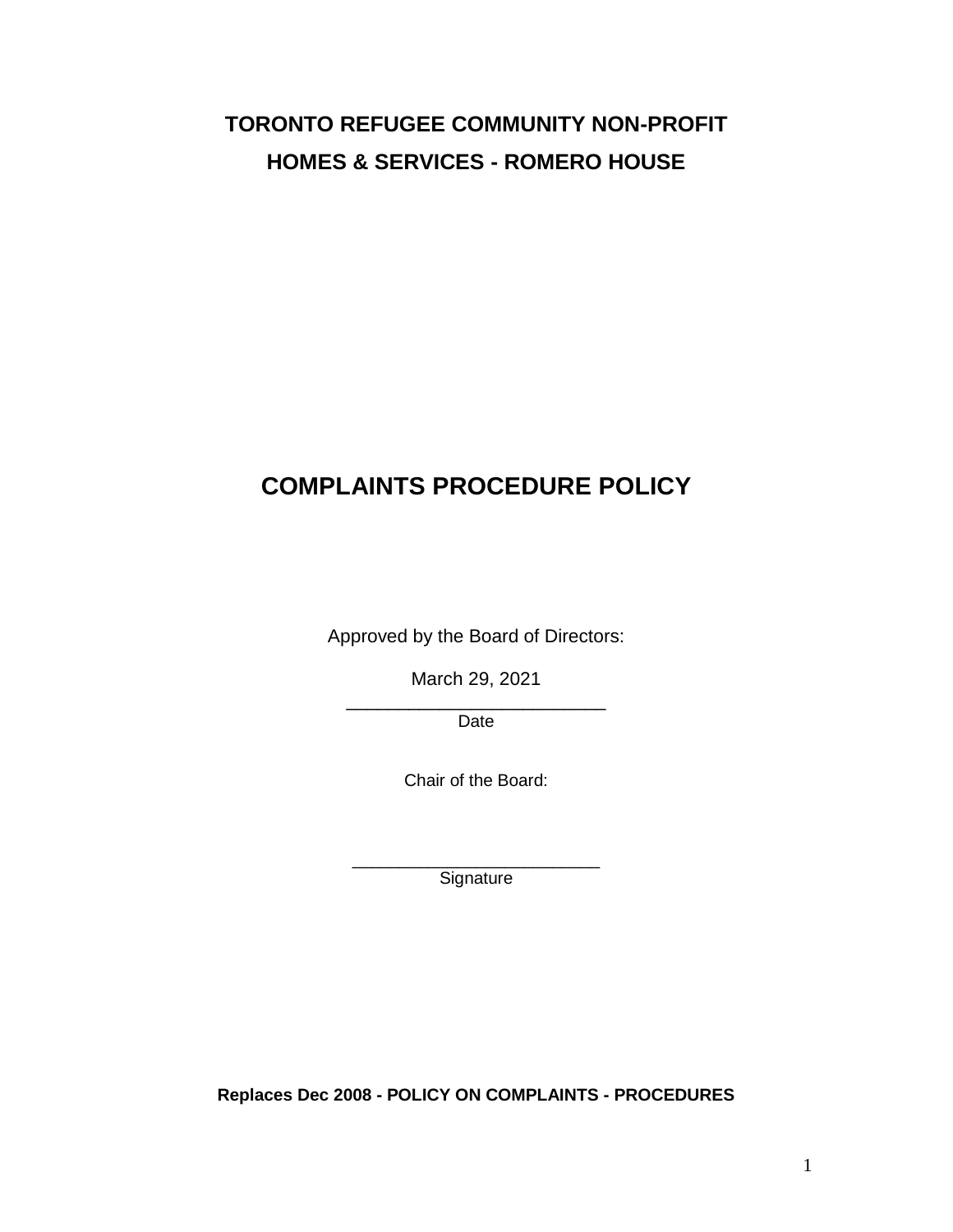## **Romero House Complaints Procedure Policy**

- **1. Preamble**
- **2. Definitions**
- **3. Goal of this policy**
- **4. Types of Complaints**
- **5. Principles**
- **6. Procedure for Making and Handling Complaints**
- **7. Application of this policy**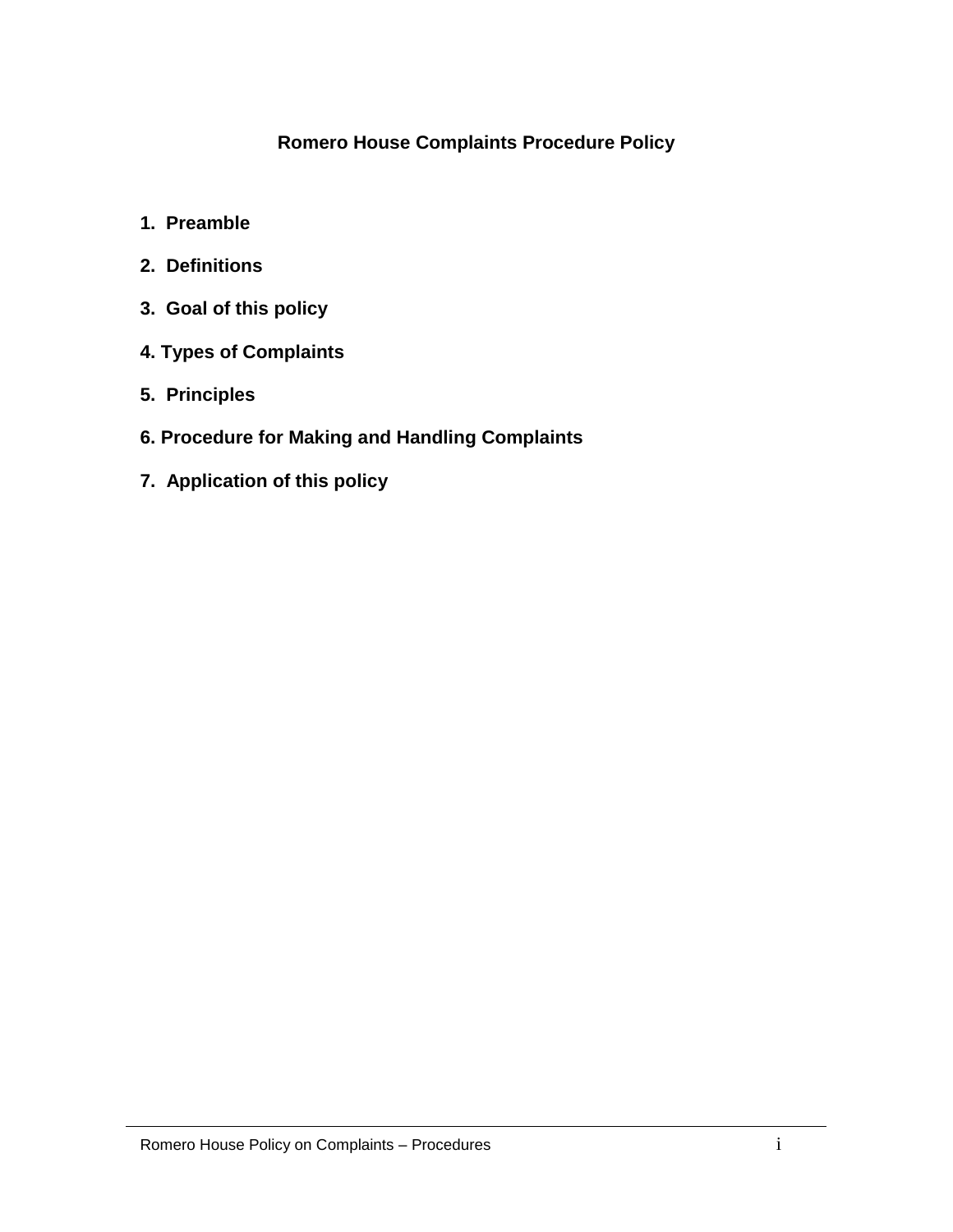#### **ROMERO HOUSE Complaints Procedure Policy**

#### **1. Preamble**

Romero House values building a community where all people feel respected. This involves welcoming feedback, concerns, and complaints from residents and walk-ins who receive services from the organization. Romero House views such information as an essential component of our work and life together.

Romero House is committed to responding to all complaints in a fair, professional and transparent manner.

This policy outlines the process and procedures that Romero House adheres to when a resident or walk-in makes a complaint regarding their stay at or support from Romero House, or when a resident or walk-in wishes to appeal a decision that has been made by Romero House.

### **2. Definitions**

**Resident:** refers to a person (not including staff and workers) who is currently listed on a signed tenancy agreement with Romero House

**Walk-in:** refers to a person who is receiving assistance from Romero House via the intake program, including former residents

**Complaint** - any expression of dissatisfaction, either verbally or in writing, about services or operations requested of or delivered by Romero House and about interactions between members of Romero House community.

**Formal complaint** – a complaint that cannot be resolved with an informal intervention, requiring the filing of a *Formal Complaint and Appeals Form.*

**Appeal** - a request that a higher authority review a decision made by Romero House staff in order to have the decision changed or reversed.

**Frivolous Complaint** - a complaint found upon investigation, to have no reasonable grounds, to make no sense, or to not be serious.

**Vexatious Complaint** - a complaint made for the purpose of annoying others.

**Complaint and Appeals Committee** – a committee made up of three board members to respond to formal complaints.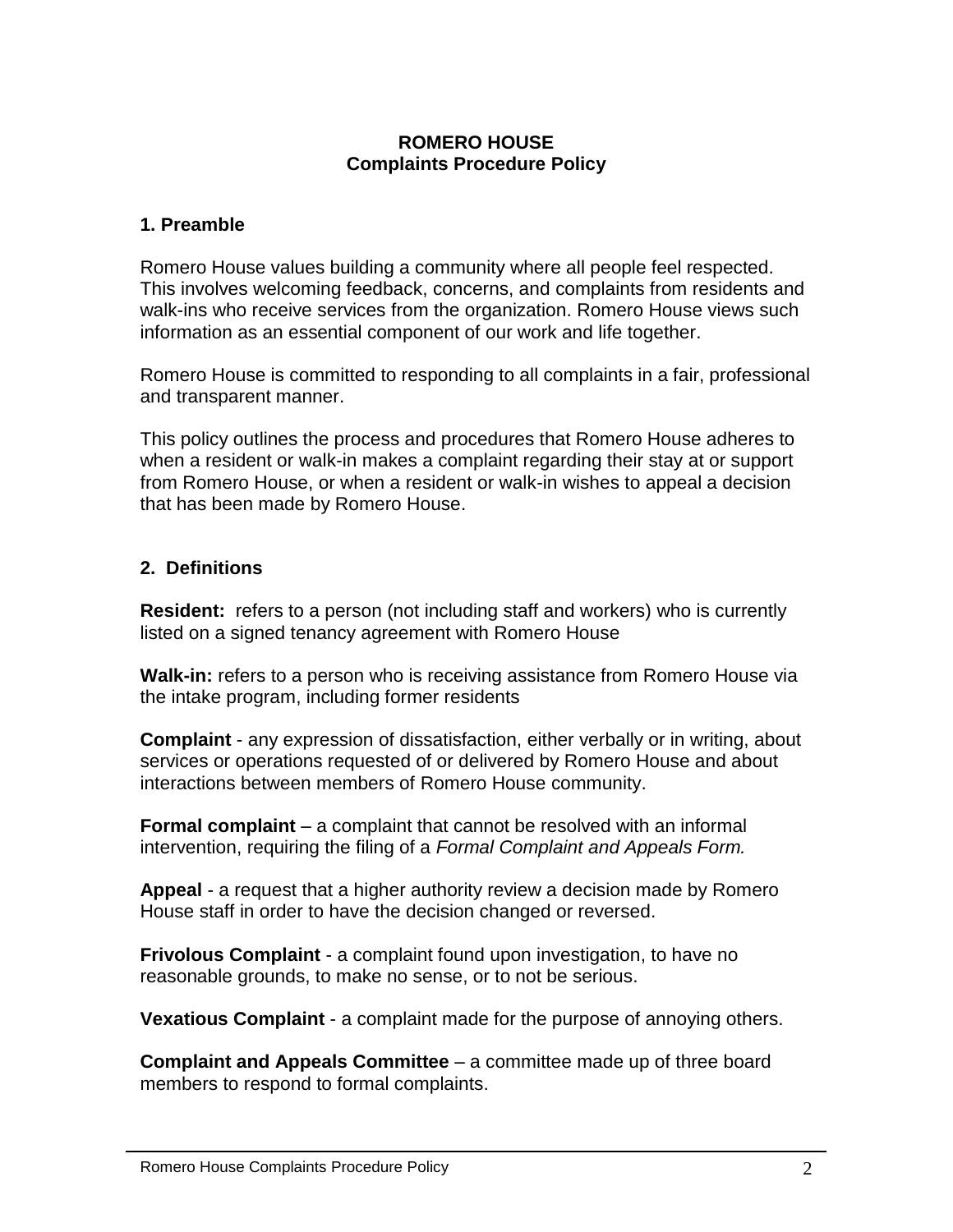# **3. Goal of this policy**

The goal of this policy is to:

- Provide a mechanism for persons who have requested or received services from Romero House to raise concerns
- Ensure that all who receive services from Romero House feel welcomed, respected and are treated equitably.
- Ensure accountability in the service that Romero House provides.
- Ensure that Romero House complies with its own policies and procedures.
- Value feedback in order to assist in improving services, policies and procedures

## **4. Types of Complaints**

The scope of complaints may include, but are not limited to, the following:

- The services or programs the organization provides
- Organizational policies and procedures
- House rules and expectations
- Staff/worker/volunteer engagement or interactions with residents or walkins

Note that complaints related to allegations of harassment or discrimination will be responded to according to Romero House's Harassment Policy

### 5. **Principles**

- The process for making complaints and the complaints and appeals process is clearly communicated and accessible
- All complaints are received and evaluated in a fair, professional and timely manner and necessary corrective action is taken where warranted.
- Complainants are advised of their options to escalate their complaint if they are dissatisfied with its treatment or outcome
- Complaints are used to assist in improving services, policies and procedures

### 6. **Procedure for making and handling complaints**

- A. Complaints may be made verbally or in writing. Anonymous complaints may be made by mail to the Romero House Centre. However, it should be understood that the effectiveness of the organization's ability to conduct follow-up and seek an appropriate resolution may be limited in such cases.
- B. As per the chart below, the nature of the complaint determines the manner in which complaints are to be addressed and how they can be escalated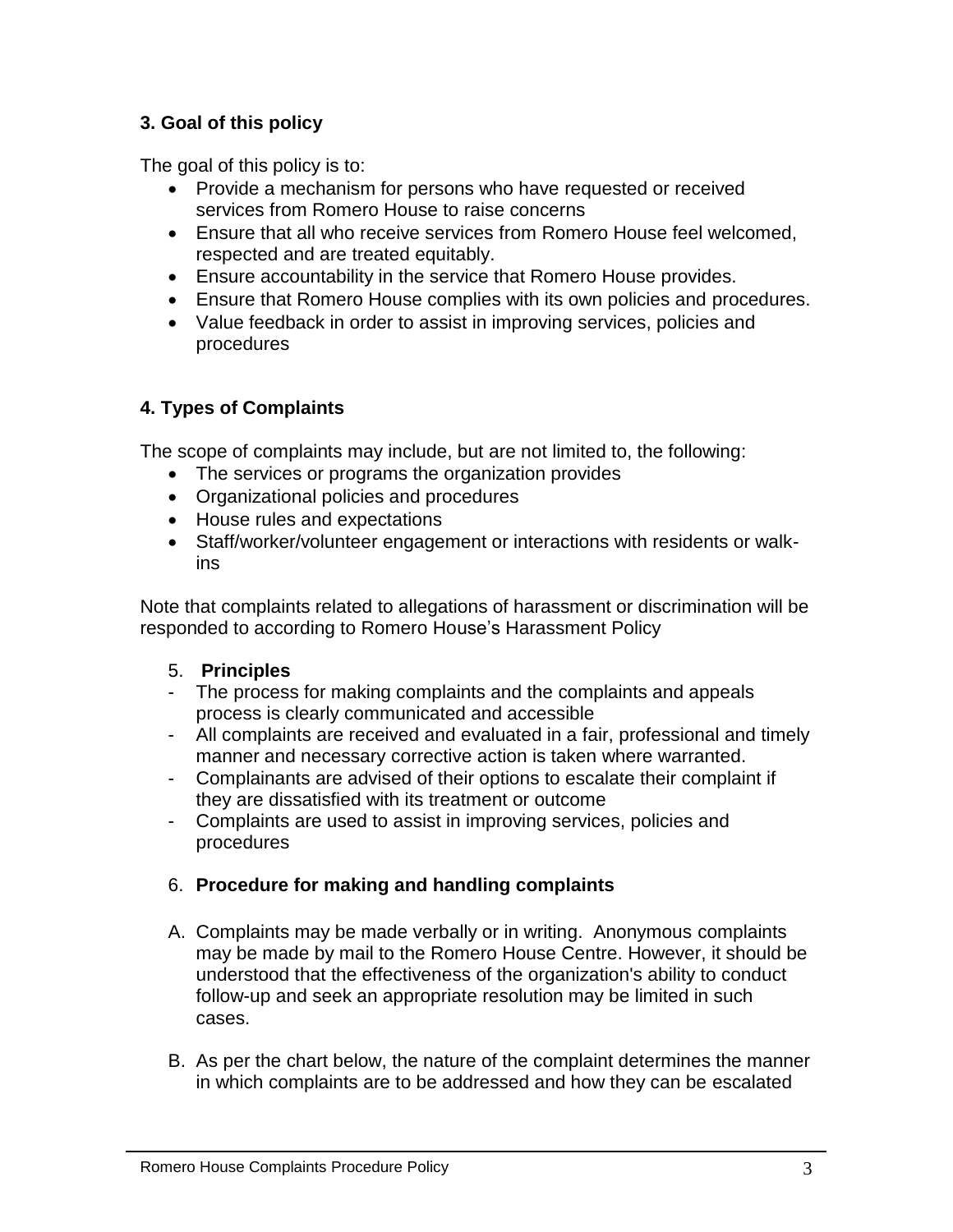through the organization, if the complainant feels the issue has not been satisfactorily resolved.

Based on the nature of the complaint, the appropriate primary contact should be informed of the complaint to conduct follow-up, mediation and seek appropriate resolution.

If the complaint is not resolved after the intervention of the primary contact, the appropriate secondary contact (if applicable) should be informed to conduct further follow-up, mediation and seek appropriate resolution.

If the complaint is still not resolved, the complaint should be documented in the Romero House's Formal Complaint and Appeals Form as a formal complaint, and then brought to the attention of Romero House's Complaints and Appeals Committee to conduct further follow-up, mediation and seek appropriate resolution.

| Nature of the Complaint                           | <b>Primary Stage</b><br>Report to and dealt<br>with by | <b>Secondary</b><br><b>Stage</b><br>Report to<br>and dealt<br>with by | <b>Final Stage</b><br>Complaints and<br>Appeals committee |
|---------------------------------------------------|--------------------------------------------------------|-----------------------------------------------------------------------|-----------------------------------------------------------|
| About a<br>Volunteer/Worker/Staff                 | Director or Assistant<br><b>Director</b>               | <b>Director</b>                                                       | Complaints and<br><b>Appeals Committee</b>                |
| <b>About the Director</b>                         | President/Chair of<br>the Board                        |                                                                       | Complaints and<br><b>Appeals Committee</b>                |
| Services and Programs<br>and all other complaints | Responsible Team<br>Member                             | Team<br>member<br>supervisor<br>(i.e. Asst<br>Director,<br>Director)  | Complaints and<br><b>Appeals Committee</b>                |

- C. Romero House will not follow the above procedure if it is determined that a complaint is frivolous or vexatious.
- D. A written record of all formal complaints and a written record of the resolution of formal complaints should be kept by Romero House.
- E. Within 30 days of being received, the Complaints and Appeals committee will notify the complainant of the resolution in writing. If investigation determines that the reasons for the complaint are not justified, and no further action is required, the complainant is notified. If investigation determines that the complaint is justified, the complainant is notified of corrective action to be taken and any remedy proposed. If investigation requires more time, an update is provided.